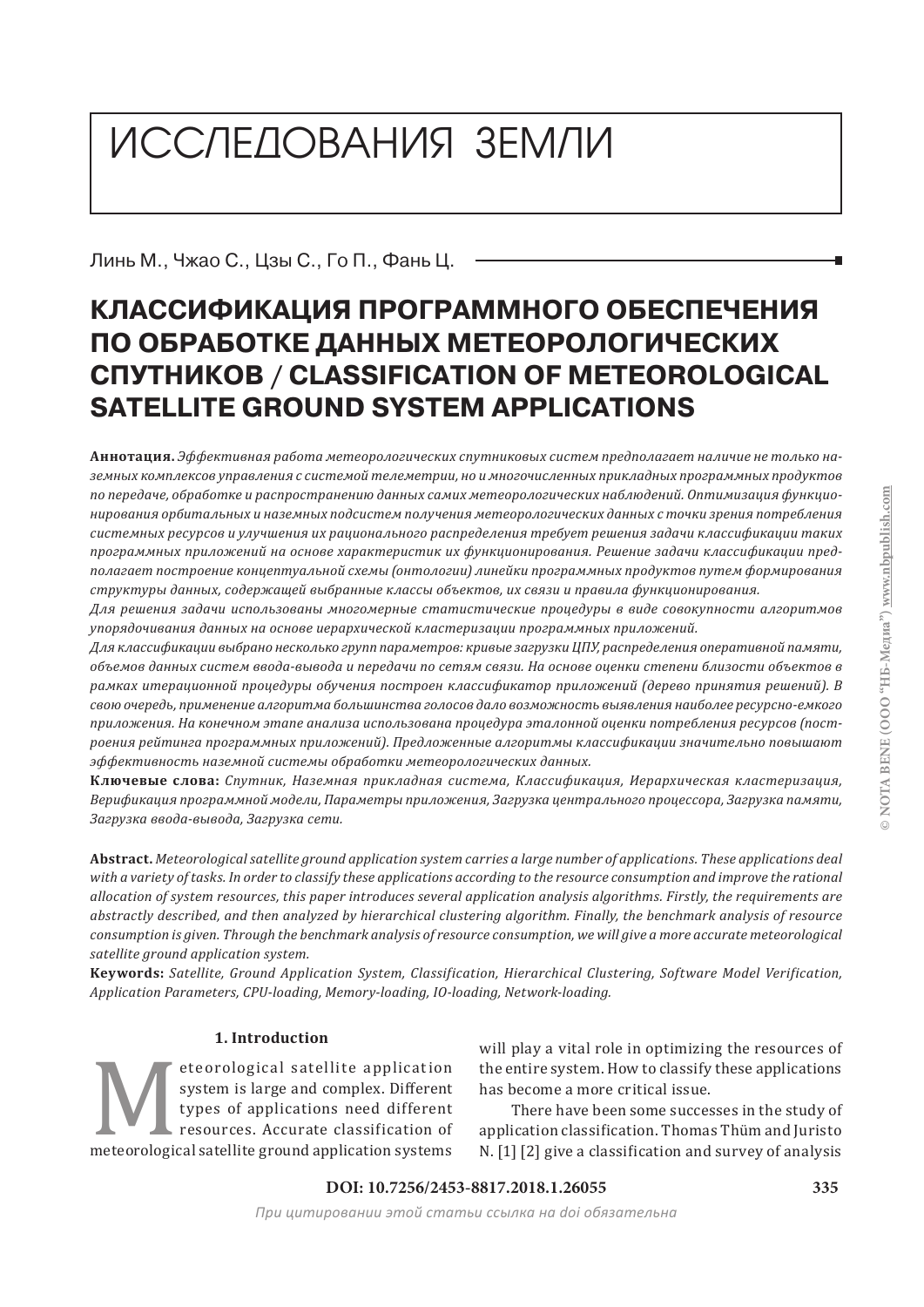strategies for software product lines. A software product line is a family of software products that share a common set of features. Software product lines challenge traditional analysis techniques, such as type checking, model checking, and theorem proving, in their quest of ensuring correctness and reliability of software. Gabmeyer S. [3] proposed a feature-based classification of software model verification approaches. They classify a verification approach in a system-centric view according to the pursued verification goal. Srinivas C. [4], his main idea is to cluster the software components and form a subset of libraries from the available repository. These clusters thus help in choosing the required component with high cohesion and low coupling quickly and efficiently. Rashwan A. [5] contains two significant contributions: 1) a new gold standard corpus containing annotations for different NFR types, based on a requirements ontology, and 2) a Support Vector Machine (SVM) classifier to automatically categorize requirements sentences into different ontology classes. Pancerz K. [6] introduced the first version of a computer tool called CLAPSS (Classification and Prediction Software System) for solving different classification and prediction problems using, among others, some specialized approaches based mainly on rough set theory. A comparison framework is proposed as Wahono R. S. [7] studied, which aims to benchmark the performance of a wide range of classification models within the field of software defect prediction. For the purpose of this study, 10 classifiers are selected and applied to build classification models and test their performance in 9 NASA MDP datasets. Naufal M. F. [8] proposed a software defect classification using Fuzzy Association Rule Mining (FARM) based on complexity metrics. However, not all complexity metrics affect on software defect, therefore it requires metrics selection process using Correlation-based Feature Selection (CFS) so it can increase the classification performance.

This paper introduces several application analysis algorithms. We first describe the requirements in an abstract manner. Then analyzed by hierarchical clustering algorithm. Finally, the benchmark analysis of resource consumption is given. Through the above analysis, improve the classification accuracy of meteorological satellite ground application system.

#### **2. Calculation Method of Application Type Curve**

The application classification analysis function is used as the decomposition requirement of the multidimensional mode evaluation. It mainly implements the data mining of the type and operation characteristics of the application, and discovers the change rule of various performance indexes applied to the platform [9] [10]. So as to realize the classification and analysis of the running status of the application system. Through the application of classification analysis, you can visually get the target operation in the hardware resources on the consumption situation. Thus helping to determine the operational behavior of the application model. To help provide software system and hardware system optimization and recommendations. In general, the application of classification analysis includes application type curve and application type evaluation of two parts.

The application type curves appear in the product overview tables in the Jobflow Task Report. It complements the application type attribute of the product. This shows the CPU job usage (CPU\_All\_Idle) when the target job is running.

Apply the classification analysis to classify the target job. The results differ from the expected classification of the application, reflecting the actual deviation of the application. Application Classification describes the resource consumption tendency of the application. Upgrading or optimizing the hardware performance of such resources or optimizing the software specifications, will have a greater impact on the performance of the application.

The application of the type of curve, is based on the application of CPU resources for the analysis of the target. By summarizing the proportion of CPUs in the idle state during all scheduling of the application, a rough CPU occupancy trend and pattern is given during the entire run. By observing the application type curve, you can get an overview of the CPU usage during the run. Such as whether it is in a long time high load occupancy, whether the change over time jitter and so on.

The calculation method of the application type curve is calculated based on the time series of CPU\_ All\_Idle (CPU idle occupancy) during each scheduling of the application. Considering that the time of each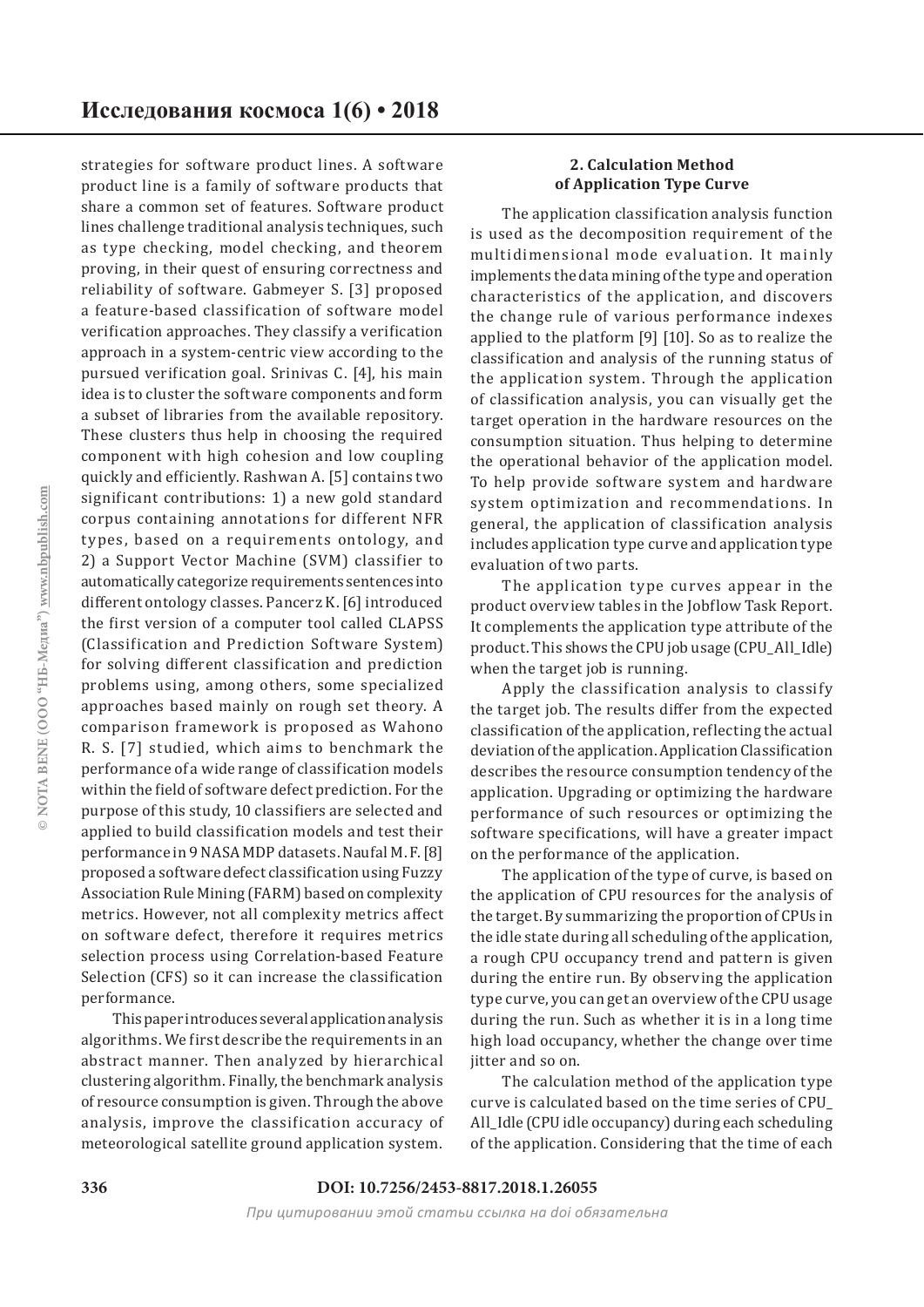dispatch may not be strictly consistent, we take the length of the application type curve  $T = min(T_1, T_2)$  $T_2$ , ...,  $T_n$ ).  $T_i$  is the application of the first run of the scheduling time, n is the application of the number of scheduling. Therefore, the application type curve is calculated as:

$$
Y_i = \frac{1}{n} \sum_{k=1}^{n} x_{ki}, i = 1, 2, ..., T
$$
 (1)

 $X_{k,i}$  is the value of the i-th point in the CPU\_All\_ Idle curve when the job is run at the k-th time.

When the length of the application type curve is longer (greater than 100 seconds), the original application type curve is smoothed out for the convenience of the front display and not requiring high precision. To retain the main morphological features of the curve, and remove the curve glitches and noise and other irrelevant details.

#### **3. Classification Analysis Algorithm**

At present, application classification analysis can be divided into CPU-intensive, memory-intensive, IO-intensive, network-intensive and non-intensive 5. According to the existing data at this stage, we'll train classifier like decision tree. The classifier divides the specific classification type of an application based on the relevant characteristics extracted from the application parameters. At this stage in accordance with the needs of the classifier is now the specific details of the fixed. Waiting for subsequent updates to consider whether you need to learn and update the classifier.

#### **3.1. Descriptive Descriptions of Demand**

Application classification analysis, in essence, is a classification problem. For the target application, the application of the classification analysis needs to construct a model that analyzes the resource operating parameters (such as the CPU occupancy curve, the memory footprint curve, etc.) of the target application, constructs and learns a classifier, The data is mapped to a collection of sort labels, which can actually be abstracted into an unsupervised process. In the course of model learning, the main feature of the original data is extracted by using the feature extraction configuration item. The number of classification labels (that is, all the original data can be divided into several categories) is determined by hierarchical clustering, and then through the

decision tree building classifiers, and finally adding artificial strategies, and experts to determine the specific meaning of each category.

#### **3.2. Hierarchical Clustering Algorithm**

General clustering methods, such as mixed Gaussian model (GMM) and K- Means (M-Means), are more or less faced with the choice of the number of clustering clusters or by the greater impact of initialization and other issues. In the application classification problem, you can roughly think that the name of the classification label (cluster label) includes CPU-intensive, memory-intensive and so on. Whether there are other classification labels in the model learning stage cannot be completely decided. Therefore, in the case where the number of clustering clusters cannot be completely determined, the general clustering method is difficult to achieve the effect.

Hierarchical clustering is a structured clustering method. It is based on the distance between the two sample data calculation method, based on the distance between the different samples linked to the distance. And through the separation and fusion to build a tree structure.

Assuming there are N samples to be clustered, the basic steps for hierarchical clustering are:

- (Initialize) Classify each sample into a class. Calculate the distance between two classes. That is, the similarity between the sample and the sample; •
- Find the nearest two classes between classes. Classify them as a class (the total number of such classes is less); •
- Recalculate the similarity between the newly generated class and each old class; •
- Repeat 2 and 3 until all sample points are classified as a class. End. •

In the model learning process of the classification analysis configuration item, the tree structure obtained by hierarchical clustering is shown in Figure 1.

The leaf nodes with the same color in the tree structure represent the corresponding samples belonging to a cluster.

Theoretically, most of the job streams are nonintensive for running normal workflows. Memoryintensive and CPU-intensive than IO-intensive and network-intensive occur more often. Thus, in a hierarchical clustered tree structure as shown in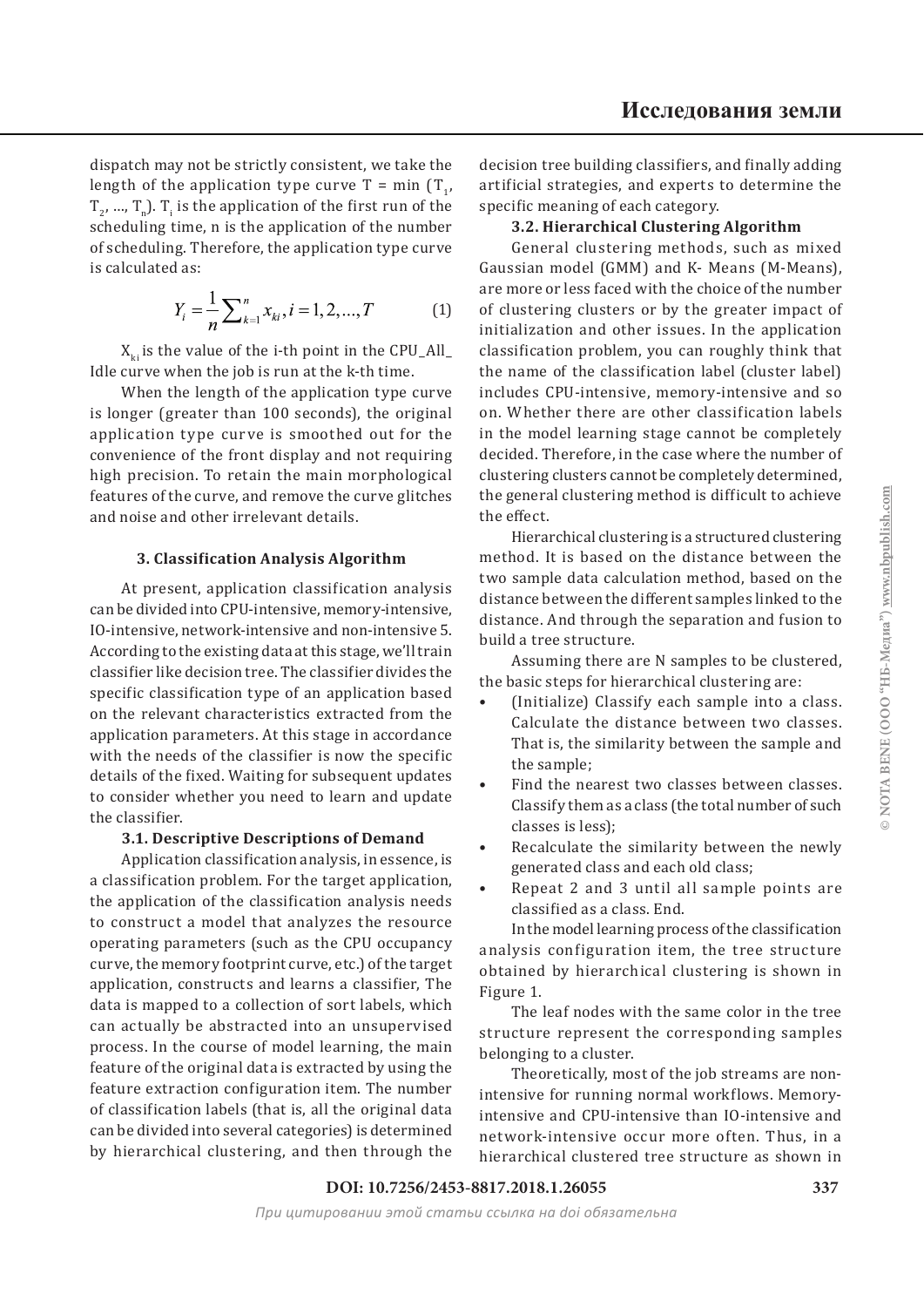Figure 1, the tree is cut by cutting at a specified tree height. All leaf nodes in a subtree are considered to belong to the same cluster. As shown in Figure 1, about 10,000 training samples are divided into approximately five categories.

CPU active state occupancy rate  $(CPU$  All Us + CPU\_All\_Sys), the IO read/write rate (Disk\_All\_Read and Disk\_All\_ Write), network transmit and receive rates (Net\_All\_Recv and Net\_All\_Send), and other parameters as the sample feature vector elements.



*Figure 1. The picture shows the hierarchical clustering of the tree structure. (Each leaf node of the tree is a separate sample point. A total of about 10,000 sample points).*

### **3.3. Decision Tree Classifier**

A decision tree is a tree structure that describes the classification of sample data. It can be seen as a collection of if-else strategies. Any path from the root node of the decision tree to the leaf node is a rule that corresponds to an if-else. It can be shown that all the if-else rules in the decision tree are mutually exclusive and complete.

In Section 2.2, the result of the hierarchical clustering model is that for each training sample it is possible to give a given classification label without practical significance. However, considering the clustering algorithm itself is poor generalization ability, and the complexity of online learning algorithm is very high, so the application of classification analysis configuration item in the decision tree classifier, is based on hierarchical clustering training results based on the construction and trained.

Specifically, the sample data containing the non-meaningful classification tags processed by the hierarchical clustering model, the application memory occupancy rate (Mem\_All\_MemRatio), the

And then use the CART decision tree algorithm to construct a simpler decision tree to meet the needs of generalization and online updating of subsequent models.

The decision tree classifier has been constructed in Figure 2.

The above decision tree produces the classification type of the application's scheduling. For the entire application classification, a majority voting algorithm is used. Selecting the category in which the application has the highest number of occurrences in all schedules as the category of the app itself.

#### **4. Resource Consumption Benchmark Analysis**

In the above application classification decision tree, it indicates the resource consumption reference value of a certain parameter. The so-called resource con- sumption benchmark is based on resource consumption load. Taking into account the time factor, it characterizes the total amount of resource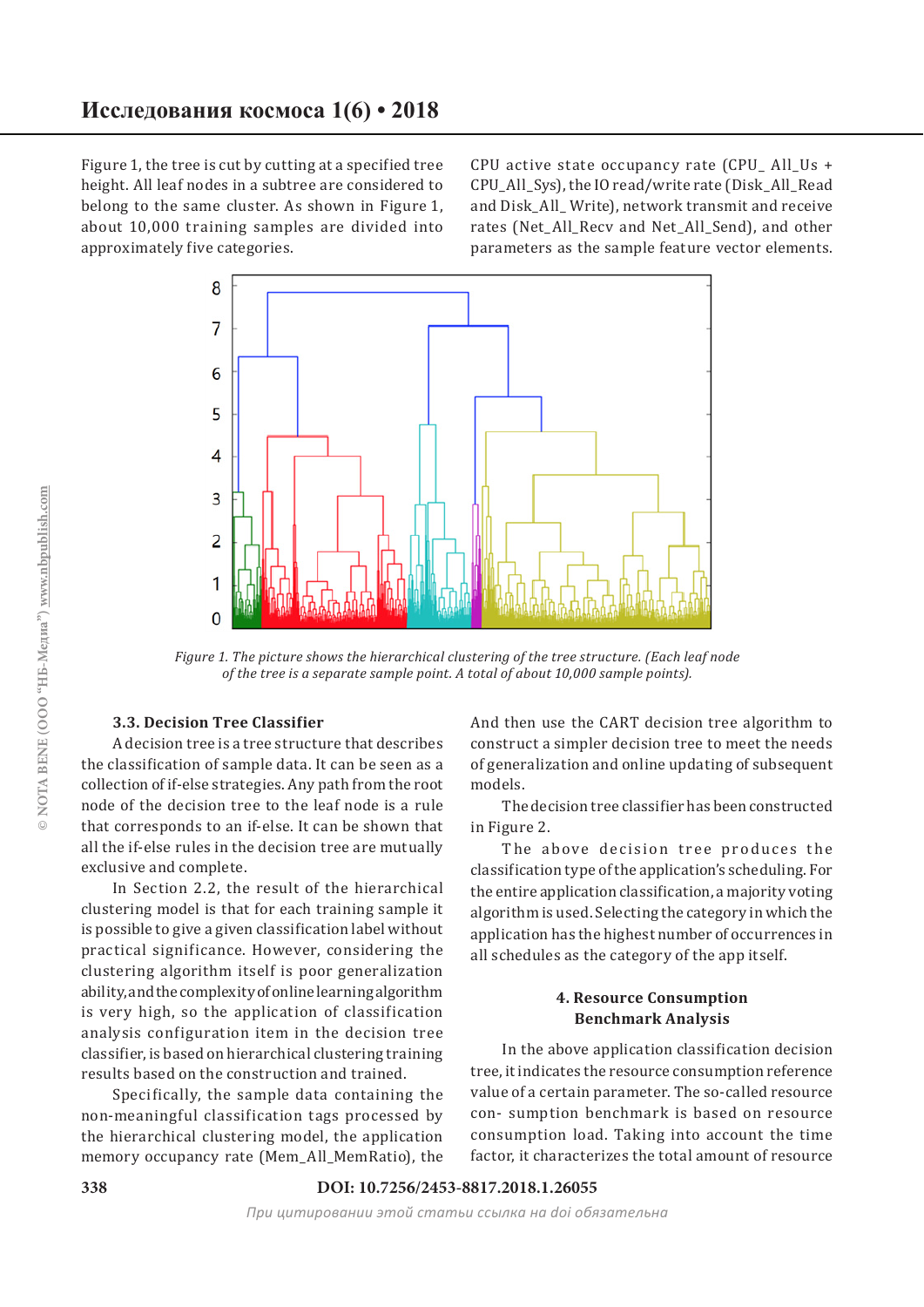

*Figure 2. Decision tree classification model based on classification analysis which indicates the resource consumption baseline for a parameter.*

load for the target job over the entire run time. Assuming that the resource load of a resource is X and the run time is T, the resource consumption reference value is

$$
Y_i = \frac{1}{n} \sum_{k=1}^{n} x_{ki}, i = 1, 2, ..., T
$$
  
Benchmark = T · X (2)

For the sake of intuition, the resource consumption baseline can be normalized. The value obtained in a [0, 1] interval is called the resource consumption score. It characterizes how much of the target resource consumes relative resources to other resources.

Theoretically, for a normal operation, the CPU resource consumption score and the memory resource consumption score are more consistent and higher relative to other resources. Therefore, you can think that when the CPU resource consumption score and memory resource consumption score is close to less than 0.4 when the operation is normal.

#### **5. Conclusion**

Ground application systems are a very important part of meteorological satellite systems engineering. It is responsible for the operation and management of satellite payloads after satellite launch, as well as receiving, processing, distributing, applying and servicing data from satellite. Especially for stationary meteorological satellites, its observing function is done through satellite and terrestrial applications. The ground application system is an integral part of the star system. Aiming at the complexity of application types and resource requirements in meteorological satellite application system, this paper studies the types of applications. In order to classify these applications according to the resource consumption and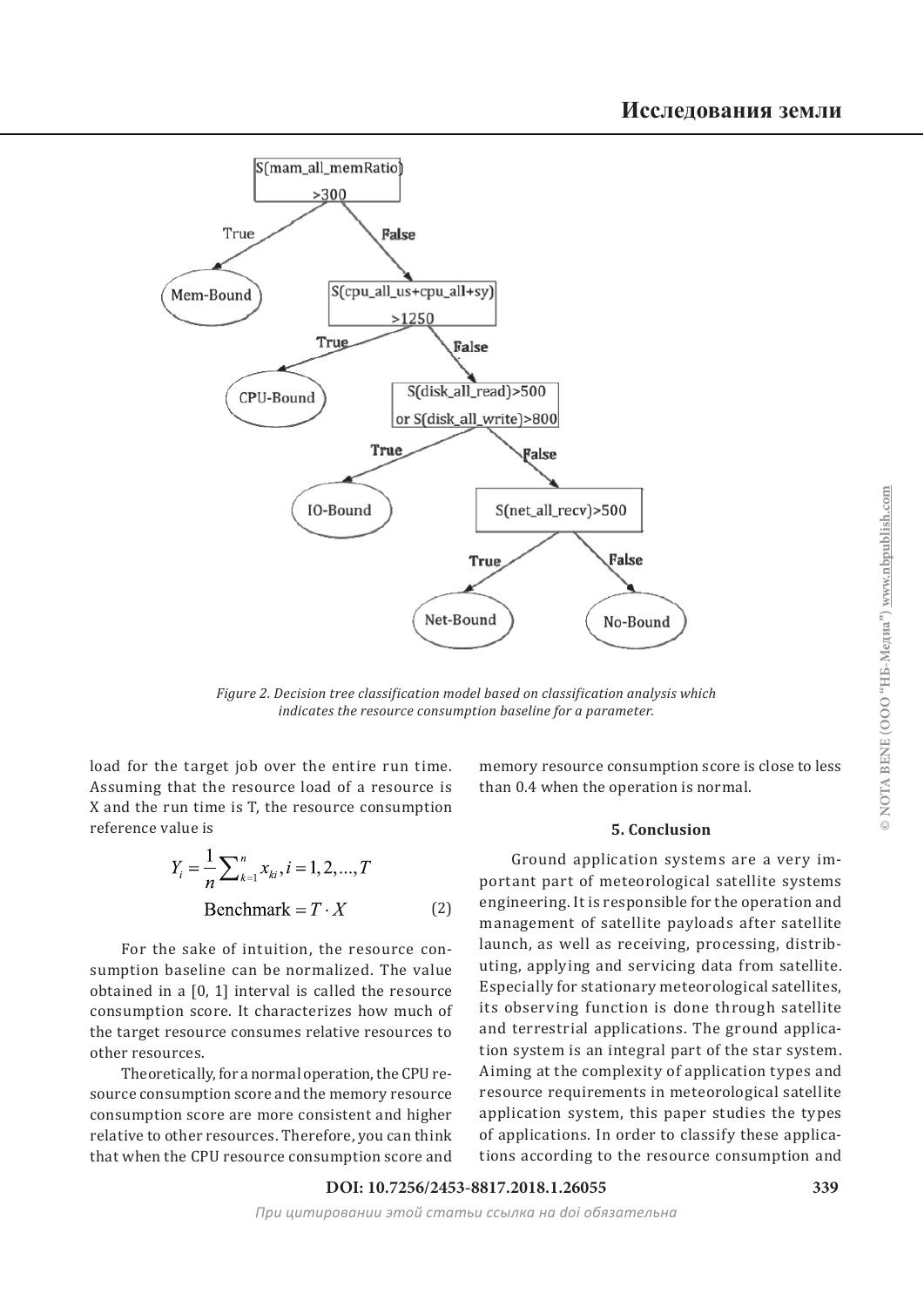improve the rational allocation of system resources, this paper introduces several application analysis algorithms. We first described the requirements in an abstract manner and then analyzed them through hierarchical clustering algorithms. And

we introduced the decision tree classifier on this basis. Finally, the benchmark analysis of resource consumption is given. The analysis shows that this paper has high accuracy for the application of resource type analysis.

## **Acknowledgments**

The work presented in this study is supported by National High-tech R&D Program (2011AA12A104).

*Статья впервые опубликована: Atmospheric and Climate Sciences. 2017. Vol. 07. No. 3.*

#### **Библиография**

- Thüm, T., Apel, S., Schaefer, I., et al. (2014) A Classification and Survey of Analysis Strategies for Software Product Lines. ACM Computing Surveys, 47, 1-45. https://doi.org/10.1145/2580950. 1.
- Gómez, O.S., Juristo, N. and Vegas, S. (2014) Understanding Replication of Experiments in Software Engineering: A Classification. Information & Software Technology, 56, 1033-1048. https://doi. org/10.1016/j.infsof.2014.04.004. 2.
- Gabmeyer, S., Kaufmann, P. and Seidl, M. (2013) A Classification of Model Checking-Based Verification Approaches for Software Models. Proceedings of the STAF Workshop on Verification of Model Transformations (VOLT 2013), Budapest, 17 June 2013, 1-7. 3.
- Srinivas, C., Radhakrishna, V. and Rao, C.V.G. (2014) Clustering and Classification of Software Component for Efficient Component Retrieval and Building Component Reuse Libraries. Procedia Computer Science, 31, 1044-1050. https://doi.org/10.1016/j.procs.2014.05.358. 4.
- Rashwan, A. and Ormandjieva, O. (2013) Ontology-Based Classification of Non-Functional Requirements in Software Specifications: A New Corpus and SVM-Based Classifier. IEEE, Computer Software and Applications Conference. IEEE Computer Society, Kyoto, 22-26 July 2013, 381-386. https://doi. org/10.1109/COMPSAC.2013.64. 5.
- Pancerz, K. (2015) On Selected Functionality of the Classification and Prediction Software System (CLAPSS). International Conference on Information and Digital Technologies, IEEE, Zilina, 7-9 July 2015, 278-285. https://doi.org/10.1109/DT.2015.7222984. 6.
- Wahono, R.S., Herman, N.S. and Ahmad, S. (2014) A Comparison Framework of Classification 7. Models for Software Defect Prediction. Advanced Science Letters, 20, 1945-1950. https://doi. org/10.1166/asl.2014.5640.
- Naufal, M.F. and Rochimah, S. (2016) Software Complexity Metric-Based Defect Classification Using FARM with Preprocessing Step CFS and SMOTE a Preliminary Study. International Conference on Information Technology Systems and Innovation. IEEE, Al Ain, 28 November 2016, 1-6. 8.
- 9. Peng, J., Elias, J.E., Thoreen, C.C., et al. (2003) Evaluation of Multidimensional Chromatography Coupled with Tandem Mass Spectrometry (LC/LC-MS/MS) for Large-Scale Protein Analysis: The Yeast Proteome. Journal of Proteome Research, 2, 43-50. https://doi.org/10.1021/pr025556v.
- 10. Lorencatto, F., Gould, N.J., McIntyre, S.A., et al. (2016) A Multidimensional Approach to Assessing Intervention Fidelity in a Process Evaluation of Audit and Feedback Interventions to Reduce Unnecessary Blood Transfusions: A Study Protocol. Implementation Science, 11, 163. https://doi. org/10.1186/s13012-016-0528-x.